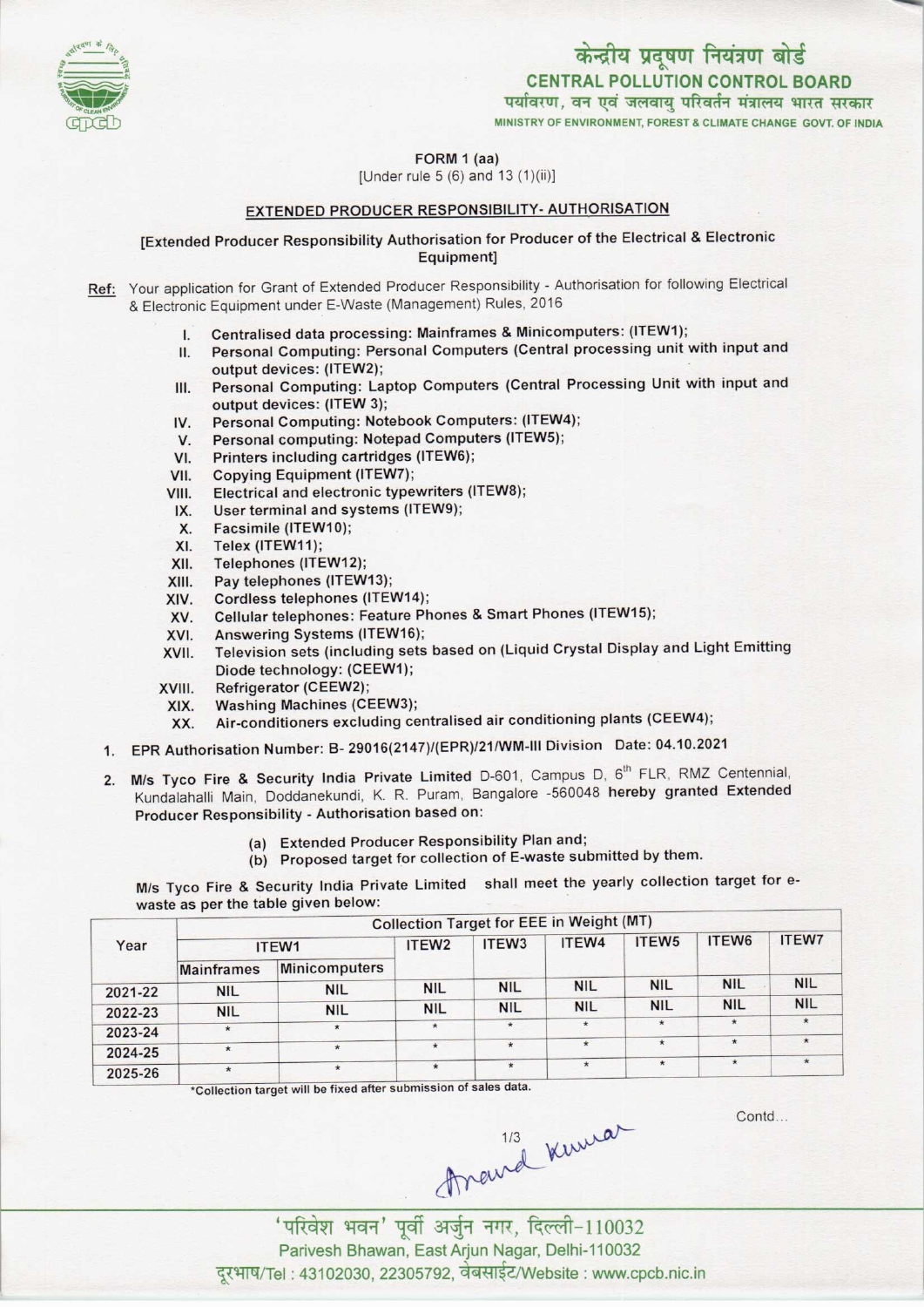

From pre page.....

|         | <b>Collection Target for EEE in Weight (MT)</b> |            |            |            |                                                                                            |                                  |                      |                                        |                               |  |
|---------|-------------------------------------------------|------------|------------|------------|--------------------------------------------------------------------------------------------|----------------------------------|----------------------|----------------------------------------|-------------------------------|--|
| Year    |                                                 |            | ITEW10     | ITEW11     | ITEW12<br><b>NIL</b>                                                                       | ITEW <sub>13</sub><br><b>NIL</b> | ITEW14<br><b>NIL</b> | ITEW15                                 |                               |  |
|         | ITEW8                                           | ITEW9      |            |            |                                                                                            |                                  |                      | Feature<br><b>Phones</b><br><b>NIL</b> | <b>Smart</b><br><b>Phones</b> |  |
|         |                                                 |            |            |            |                                                                                            |                                  |                      |                                        | <b>NIL</b>                    |  |
| 2021-22 | <b>NIL</b>                                      | <b>NIL</b> | <b>NIL</b> | <b>NIL</b> |                                                                                            |                                  |                      | <b>NIL</b>                             | <b>NIL</b>                    |  |
|         | <b>NIL</b>                                      | <b>NIL</b> | <b>NIL</b> | <b>NIL</b> | <b>NIL</b>                                                                                 | <b>NIL</b>                       | <b>NIL</b>           |                                        | $\star$                       |  |
| 2022-23 |                                                 |            | $\star$    | $\star$    | $\star$                                                                                    | $\star$                          | $\star$              | $\star$                                |                               |  |
| 2023-24 | $\star$                                         | $\star$    |            |            |                                                                                            |                                  | $\star$              | $\star$                                | $\star$                       |  |
|         | $\star$                                         | $\star$    | $\star$    | $\star$    | $\star$                                                                                    | $\star$                          |                      |                                        |                               |  |
| 2024-25 |                                                 |            |            |            | $\star$                                                                                    | $\star$                          | $\star$              | $\star$                                | $\star$                       |  |
| 2025-26 | $\star$                                         | $\star$    | $\star$    | $\star$    | $\frac{1}{2}$ actor at $\frac{1}{2}$ and $\frac{1}{2}$ and $\frac{1}{2}$ and $\frac{1}{2}$ |                                  |                      |                                        |                               |  |

^Collection target will be fixed aftersubmission ofsales data. \* \*

|         |            |            |                   | <b>Collection Target for EEE in Weight (MT)</b> |            |
|---------|------------|------------|-------------------|-------------------------------------------------|------------|
| Year    | ITEW16     | CEEW1      | CEEW <sub>2</sub> | CEEW <sub>3</sub>                               | CEEW4      |
| 2021-22 | <b>NIL</b> | <b>NIL</b> | <b>NIL</b>        | <b>NIL</b>                                      | <b>NIL</b> |
|         |            | <b>NIL</b> | <b>NIL</b>        | <b>NIL</b>                                      | <b>NIL</b> |
| 2022-23 | <b>NIL</b> |            |                   |                                                 | $\star$    |
| 2023-24 |            |            |                   |                                                 |            |
| 2024-25 |            |            |                   |                                                 | $\star$    |
| 2025-26 |            |            |                   |                                                 |            |

\*Collection target will be fixed after submission of sales data.

## The Authorisation shall be valid for a period of five (5) years from date of issue with following 3. conditions:

- i. You shall strictly follow the approved Extended Producer Responsibility plan, a copy of which is enclosed herewith as Enclosure-I;
- enclosed herewith as Enclosure-I;<br>or collection or collection mechanism or collection Centres are set up or designated as per You shall ensure that collection mechanism or collection Gentles are set up or designed and that shall be completed the details given in the Extended Producer Responsibility plan and that shall be completed<br>before the proposed dates if any in the EPR Plan (list of collection Centres and the toll free numbers for reverse logistics enclosed);
- numbers for reverse logistics enclosed);<br>in the channelized to your PRO (M/s Vincular Testing You shall ensure that all the collected e-waste is chall lienced to your three (the cordination) Labs India Private Limited) and records shall be maintained at PRO, dismantler/recycler and your<br>end;<br>iv. You shall maintain records, in Form-2 of these Rules, of e-waste and make such records
- available for scrutiny by Central Pollution Control Board;
- v. You shall file annual returns in Form-3 to the Central Pollution Control Board on or before 30th day of June following the financial year to which that returns relates.
- i. General Terms & Conditions of the Authorisation:
	- day of sume following<br>General Terms & Conditions of the Authorisation:<br>Complement (Protection) Act, 1986 and the E-waste (Management) Rules.2016 made there under;
	- a. The authorisation shall comply will provide made there under;<br>
	b. The authorisation or its renewal shall be produced for inspection at the request of an officer<br>
	b. The authorisation or its renewal shall be produced for authorised by the Central Pollution Control Board;
- c. Any change in the approved Extended Producer Responsibility plan should be informed to<br>c. Any change in the approved Extended Producer Responsibility plan should be informed to Central Pollution Control Board within 15 days on which decision shall be communicated by and ensure that content and control Board within 15 days on which decision size that all the proposed dates if any in the EPR Plan (list of collection Central at the proposed dates if any in the EPR Plan (list of collectio nt (Protection) Act, 1986<br>the request of an officer<br>tan should be informed to<br>shall be communicated by<br>Contd...

Anand Kuwar